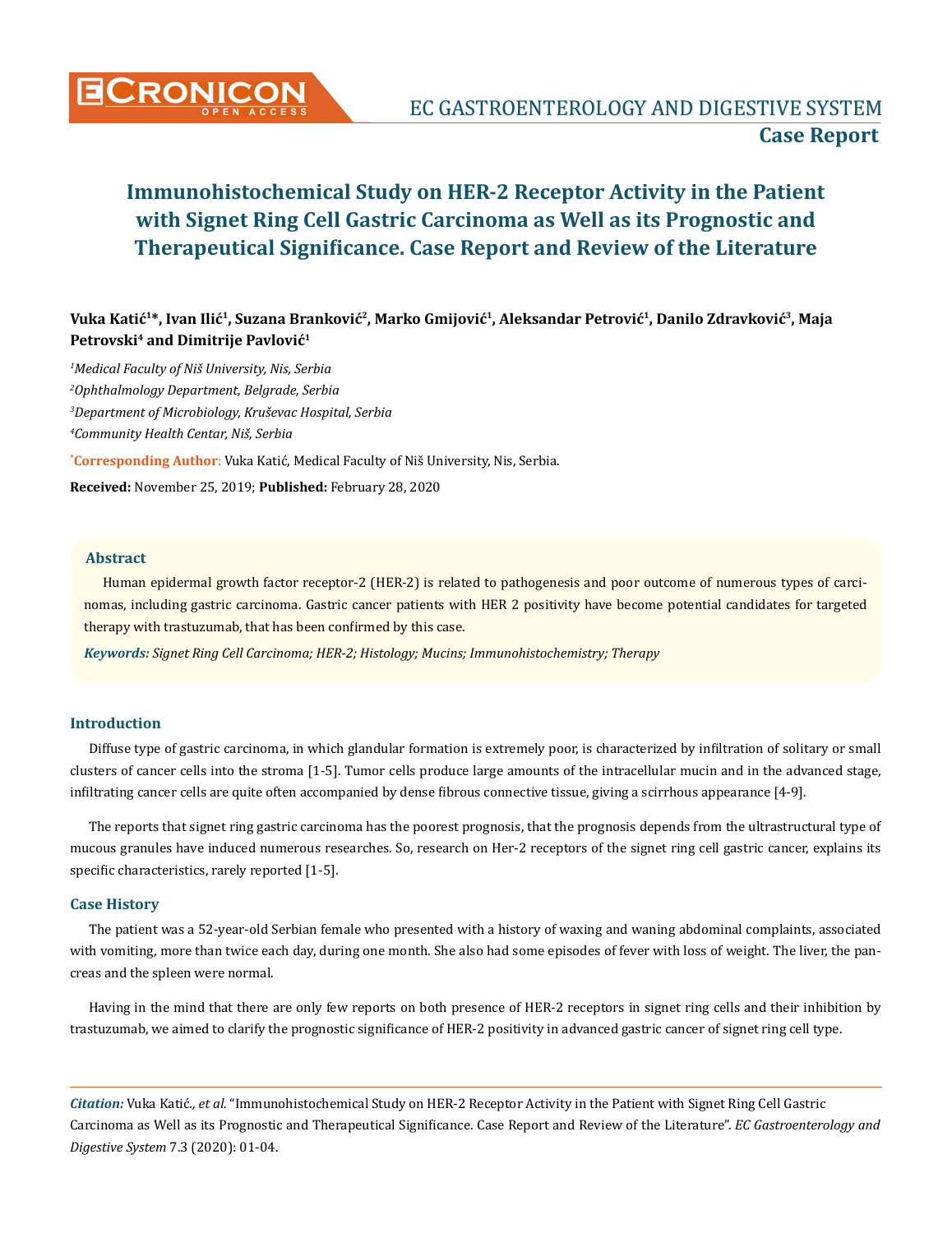#### **Materials and Methods**

The biopsy material (five biopsies from the stomach) was obtained by endoscopically. The specimens were fixed in 4% buffered formaldehyde and in paraffin - embedded. The sections were stained with HE, AB - PAS and LSAB2 method, by using HER- 2 antibody.

### **Results**

Histologically, the authors have discovered the diffuse type of gastric carcinoma, consisted of poorly cohesive cells diffusely infiltrating the gastric mucosa, with no gland formation. The cells appear round and small, arranged as single cells. The mitotic rate is lower than in intestinal type (Figure 1). Superficially, SRC lie scattered in the lamina propria, widening the distances between the pits and glands. These cells push nuclei against cell membranes creating a classical signet ring cell appearance, due to an expanded, optically clear cytoplasm and small, arranged as single cells (Figure 1). They contained acid mucin, staining with Alcian blue at pH 2.5 (Figure 2).



*Figure 1: Optically clear cytoplasm (HE x 400).*



*Figure 2: Signet ring cell gastric carcinoma: hypersecretion of intestinal (acid) mucin (AB, ph = 2.5 x 400).*

*Citation:* Vuka Katić*., et al.* "Immunohistochemical Study on HER-2 Receptor Activity in the Patient with Signet Ring Cell Gastric Carcinoma as Well as its Prognostic and Therapeutical Significance. Case Report and Review of the Literature". *EC Gastroenterology and Digestive System* 7.3 (2020): 01-04.

02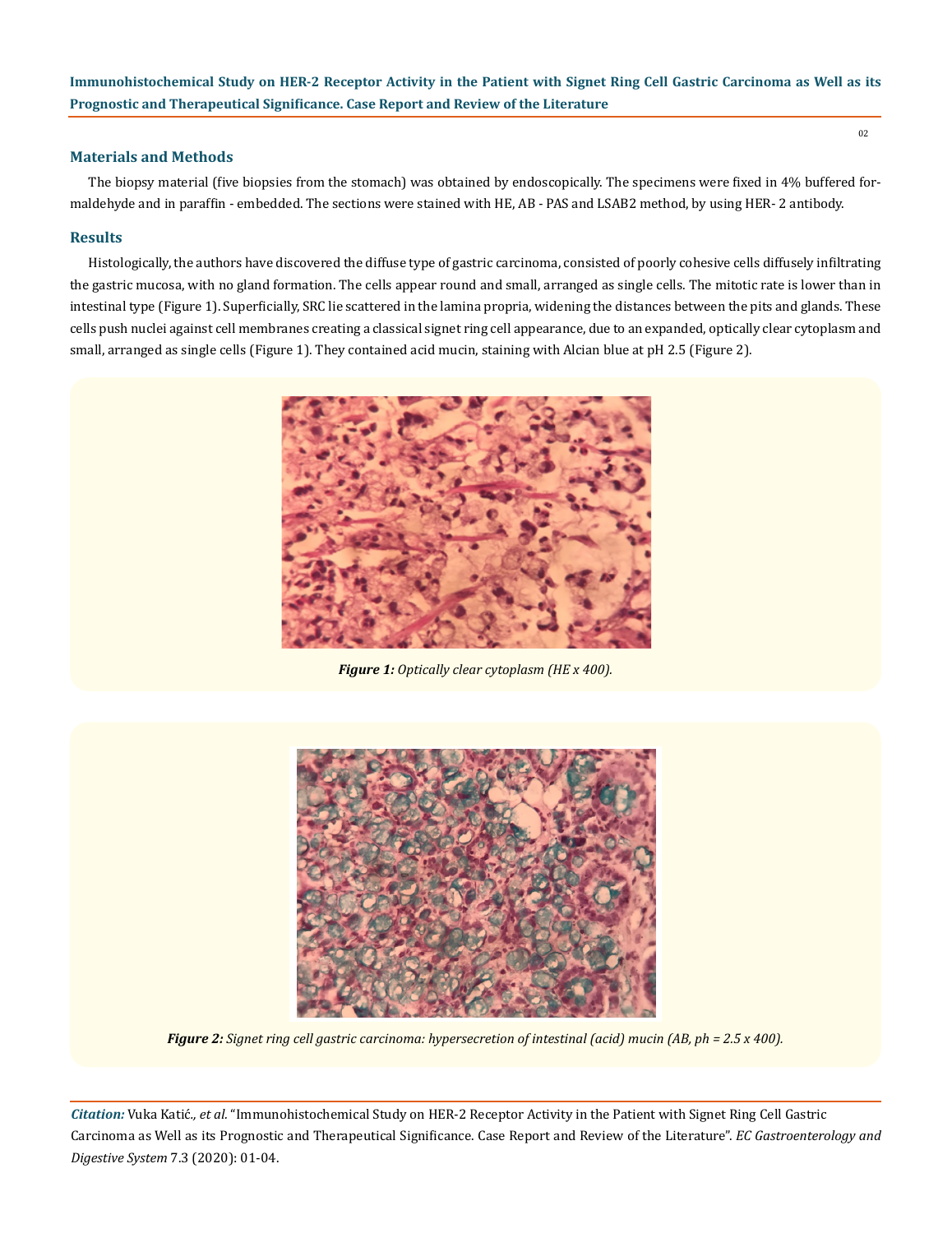03

New immunohistochemical results on Human Epidermal growth factor Receptor-2 (HER-2) have pointed out that HER-2 is related to pathogenesis and poor outcome of numerous types of carcinomas (especially breast cancer), as well as gastric signet ring carcinoma, that we also have discovered (Figure 3).



*Figure 3: Heterogeneity of HER-2 positivity in signet ring cell type gastric cancer (LSAB 2 x 400).*

Having in the mind that HER-2 positive cancer, in any type of organ, has opened the door to new type of treatment, based on treatment with trastuzumab, well known that it shows antitumour activity of pan-HER inhibitors in HER-2 positive gastric cancer.

#### **Discussion and Conclusion**

Endoscopical biopsies from our patient with signet ring cell gastric carcinoma were studied. Comparing with other types of gastric cancer, signet ring cell (SRC) type has a tendency to involve the entire stomach and to extend directly into neighboring organs [6-9]. It has the poorest prognosis, is more common in females than males and occurs at a comparatively younger age [1]. Tumor cells produce large amounts of intracellular mucin and in the advanced stage, infiltrating cells are quite often accompanied by dense fibrous connective tissue, giving a scirrhous appearance [10-15].

Human epidermal growth factor-2 (HER-2) overexpression has prognostic value in breast cancer. However, the significance of HER-2 positivity in gastric cancer is controversial in this study. We have investigated the frequency of overexpression of HER- and its relation to prognosis.

Recent progress of molecular biology has revealed genetic alterations in gastric carcinomas [4-8]. Positive HER-2 finding was found in 53,9 patients with poorly differentiated grade, with depth of invasion and with the increased number of lymph-node metastasis.

In contrast to many articles regarding the bad prognosis of the signet ring cell carcinoma, via HER2, we suggest that the discover of HER-2 receptors in cancerous signet ring cells in the stomach, has opened the door for trastuzumab therapy of the signet ring cell carcinoma in the stomach, blocking the effects of both HER-2 receptors and catherin [13-15].

In contrast to many reports on the prognosis of SRCC, that is well known, we suggest that the HER-2 positive receptors induce new anti HER- therapy with trastuzumab.

*Citation:* Vuka Katić*., et al.* "Immunohistochemical Study on HER-2 Receptor Activity in the Patient with Signet Ring Cell Gastric Carcinoma as Well as its Prognostic and Therapeutical Significance. Case Report and Review of the Literature". *EC Gastroenterology and Digestive System* 7.3 (2020): 01-04.